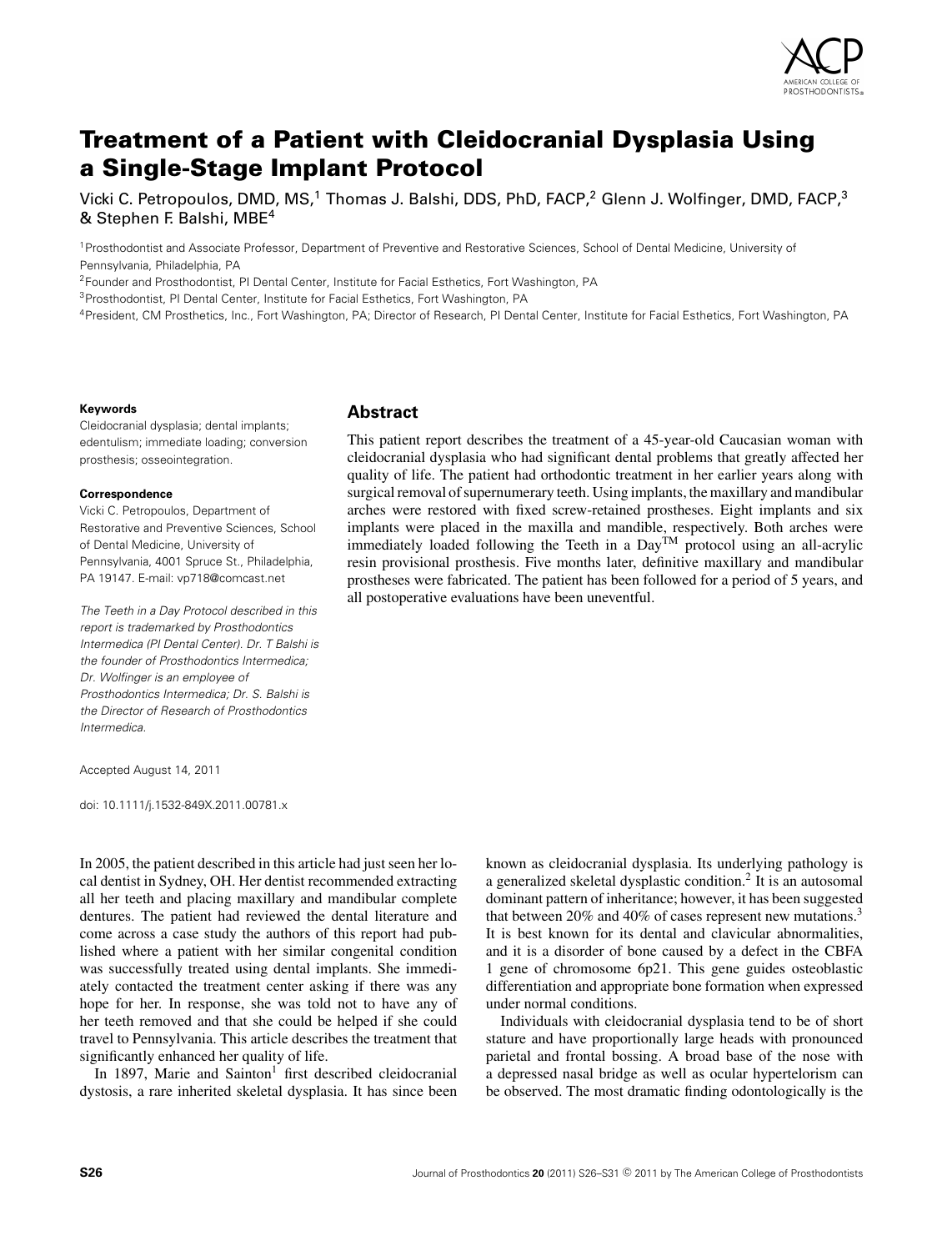presence of numerous unerupted permanent and supernumerary teeth.

The dental abnormalities associated with cleidocranial dysplasia represent a remarkable dental challenge.4 Treatment of the dental problems associated with cleidocranial dysplasia may be difficult.<sup>4</sup> These treatments are difficult due to the supernumerary teeth, malformed and shortened roots, delayed eruption of permanent teeth, and underdeveloped maxilla and mandible. The treatment often involves multidisciplinary approaches with a combination of orthodontics, orthognathic surgical interventions, and interim prostheses. This process of involving all these disciplines can take several years until patients can receive their definitive prostheses.

Therapeutic dental options include a crown sleeve coping overdenture,<sup>5</sup> full-mouth extractions followed by denture fabrication, autotransplantation of selected impacted teeth followed by prosthetic restoration, or removal of primary and supernumerary teeth followed by exposure of permanent teeth subsequently extruded orthodontically. The use of implants in a patient with cleidocranial dysplasia has been documented to support a removable implant-retained overdenture.<sup>6</sup> Petropoulos et al<sup>7</sup> documented a treatment using implants to support an implant-supported fixed prosthesis. To date, there is a limited amount of documented cleidocranial dysplasia treatments using an implant-supported fixed prosthesis with immediate loading. Using implants in such situations seems logical, since there have been documented cases of bone formation around teeth that have been orthodontically erupted in patients with cleidocranial dysplasia.

# **Clinical report**

#### **Patient history**

The patient was a 45-year-old woman (Figs 1A–C) born with cleidocranial dysplasia. She was missing a piece of her clavicle (Fig 1D) and had other facial anomalies common with this condition. Her father, middle sister, daughter, and son also carry this genetic defect. The patient was in excellent general health, with allergy to codeine, when presenting for treatment related to reconstruction of her dentition (Fig 1E). Her past dental history revealed that at age 12, she had undergone multiple tooth extractions (about 30 teeth), which took 6 hours (according to her recollection), where all her deciduous teeth and supernumerary teeth were removed (Figs 2A–C). Subsequently, she underwent orthodontic treatment for 7 years. Following these treatments, she was strongly dissatisfied with her appearance. This strong discontent continued throughout her life. Her teeth were misaligned and did not show when she spoke and smiled. Additionally, some of her teeth were loose. Her dentist told her to be satisfied with what she had, as she would "never have that Colgate smile." She was advised to have all her teeth extracted; however, she was afraid and concerned about not being able to function properly with removable dentures. She was also told that due to excessive bone loss she was not a candidate for dental implants. Her chief complaints were, "I have some missing teeth," "I am unable to chew properly," "my teeth do not show when I speak," and "I am very ashamed of my appearance and extremely dissatisfied" (Fig 1B).

### **Clinical evaluation and diagnosis**

At the initial visit, the patient presented with the following teeth in the maxillary arch:  $#s$  1–6, 8, 9, and 11–16 (Fig 2C); and in the mandibular arch: teeth #s 18–20, 22–25, and 27–31. Teeth #17 and 32 were unerupted and had two supernumerary teeth in the posterior maxilla and one in the mandible.

Clinical examination revealed that the patient was in a dental class I relationship with an anterior cross bite and malaligned teeth. She showed severe occlusal wear on her posterior teeth, loss of occlusal vertical dimension (OVD, Fig 1C), and severe horizontal and vertical bone loss. She had generalized chronic advanced periodontitis. Tooth #6 was abscessed and extremely loose and was extracted prior to fabricating diagnostic casts. Additionally the patient had periodontal abscesses around #8 and 13. She was classified according to the ACP Prosthodontic Diagnostic Index classification for partial edentulism as Class IV.<sup>8</sup>

Diagnostic casts were made and articulated at her existing OVD (Fig 2D). Intraoral and extraoral visual examination determined that the patient had an existing interocclusal rest space of 7 mm (Fig 1C). A second set of diagnostic casts were made and articulated at a newly reestablished OVD, giving the patient 3 mm of freeway space. The reestablished vertical dimension was recorded with an interocclusal bite registration (Regisil, Denstsply York, PA). Diagnostic casts were articulated at this improved and increased OVD, which was later used to fabricate transitional immediate dentures for the maxillary and mandibular arches.

The patient had short conical roots along with generalized chronic advanced periodontitis, which did not make her a good candidate for orthodontic intervention. Her remaining dentition had a poor prognosis to serve as abutments for fixed restorations. Other options included complete maxillary and mandibular dentures, or implant-retained overdentures. A complete maxillary denture would have presented retention challenges for the patient due to her maxillary palate being extremely shallow; she also had a severe gag reflex. Not replacing the teeth with implants would also have allowed continued ridge resorption in both arches.9 The patient expressed her desire for something not removable and desired fixed prostheses. She was presented with the fixed implant reconstruction and accepted this treatment approach.

#### **Clinical treatment**

Local anesthesia was administered using Marcaine (Abbott Laboratories, Abbott Park, IL) 1:200  $\times$  5 carpules and Lignospan (Septodent, New Castle, DE)  $1:50 \times 5$  carpules. All maxillary and mandibular teeth were extracted. Crestal incisions were made, along with flap elevation for both arches. The necessary anatomic landmarks in both arches were identified prior to making any preparations in the bone. In the mandibular arch, the critical anatomic landmarks are the mental foramina, positioning of the inferior alveolar canal, and positioning of the anterior loop; these are identified visually. The anterior loop was carefully probed to determine the extent of the anterior extension. In the maxilla, the floor of the nose could be visualized from a labial flap elevation. Additionally, the floor and the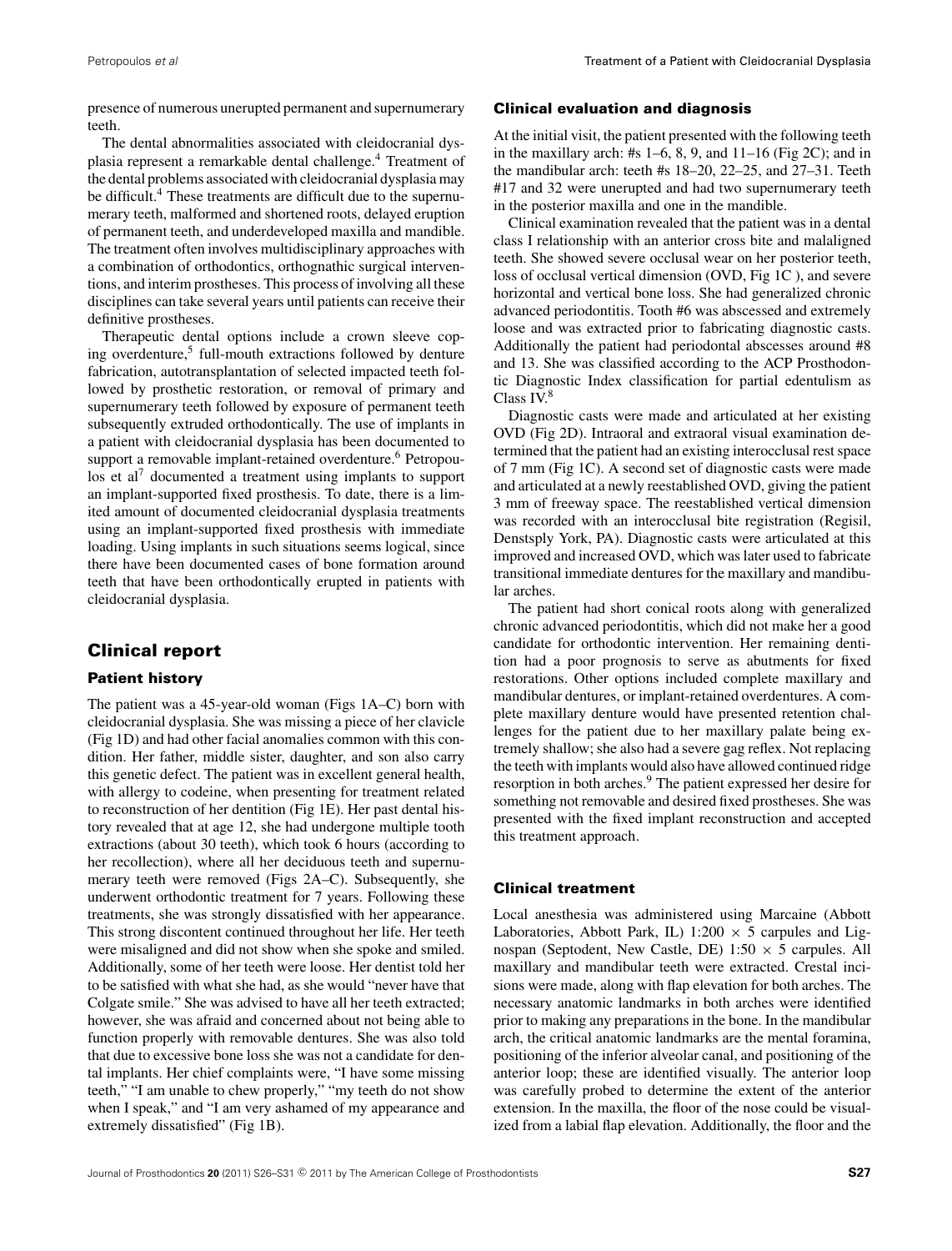



**Figure 3** (A) Maxillary and mandibular conversion prostheses. (B) Mandibular conversion prosthesis. (C) Profile view of maxillary and mandibular conversion prostheses in place.

**Figure 1** (A) Patient at 2 years old. (B) Preoperative full face showing a broad base of the nose with a depressed nasal bridge. (C) Concave preoperative profile view of patient showing loss of vertical dimension. (D) Approximation of clavicles; characteristic of cleidocranial dysplasia. (E) Preoperative intraoral photograph of maxillary and mandibular teeth in occlusion.

walls of the sinuses could be visualized through the thin lateral walls.

Prior to surgery, the determination on the position of the implants and the decision of whether to bone graft were made from panoramic radiographic analysis. The patient and the clinicians were ready to revert to a two-stage procedure if inadequate bone

was available for implant placement following the removal and debridement of the alveolar bone. This would obligate the patient to wear interim complete removable dentures during the time of bone healing. Fortunately for this patient, following the removal of all her teeth, adequate bone remained for implant placement.

The implants were placed without a surgical guide. Freehand surgery was done with fully elevated mucosal flaps to allow optimal visibility of the bone. Saline irrigation was used throughout the implant drilling and placement procedure. Table 1 shows the distribution of the 14 implants used to support this patient's prostheses. The implants were coated with autogenous platelet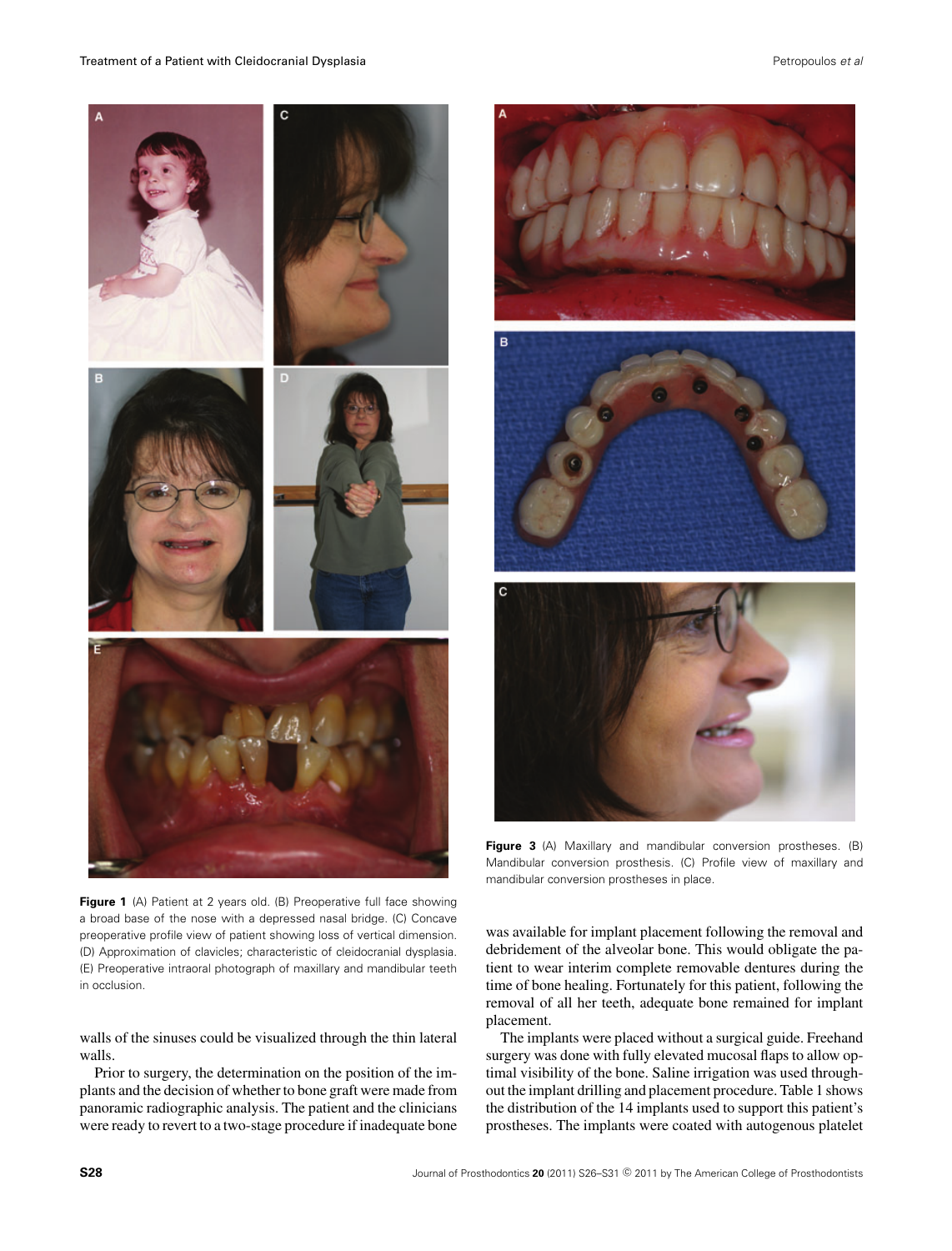

Figure 2 (A) Panoramic radiograph showing numerous supernumerary and deciduous teeth taken in 1971 when patient was 11 years old. (B) Photograph of patient at 13 years old. (C) Full-mouth series radiographs taken in 2005 when patient was 45 years old. (D) Pretreatment articulated mounted diagnostic cast.



**Figure 4** (A) Maxillary metal-ceramic prosthesis at bisque bake stage. (B) Postoperative esthetics of final prostheses. (C) Postoperative esthetics. (D) Profile view esthetics.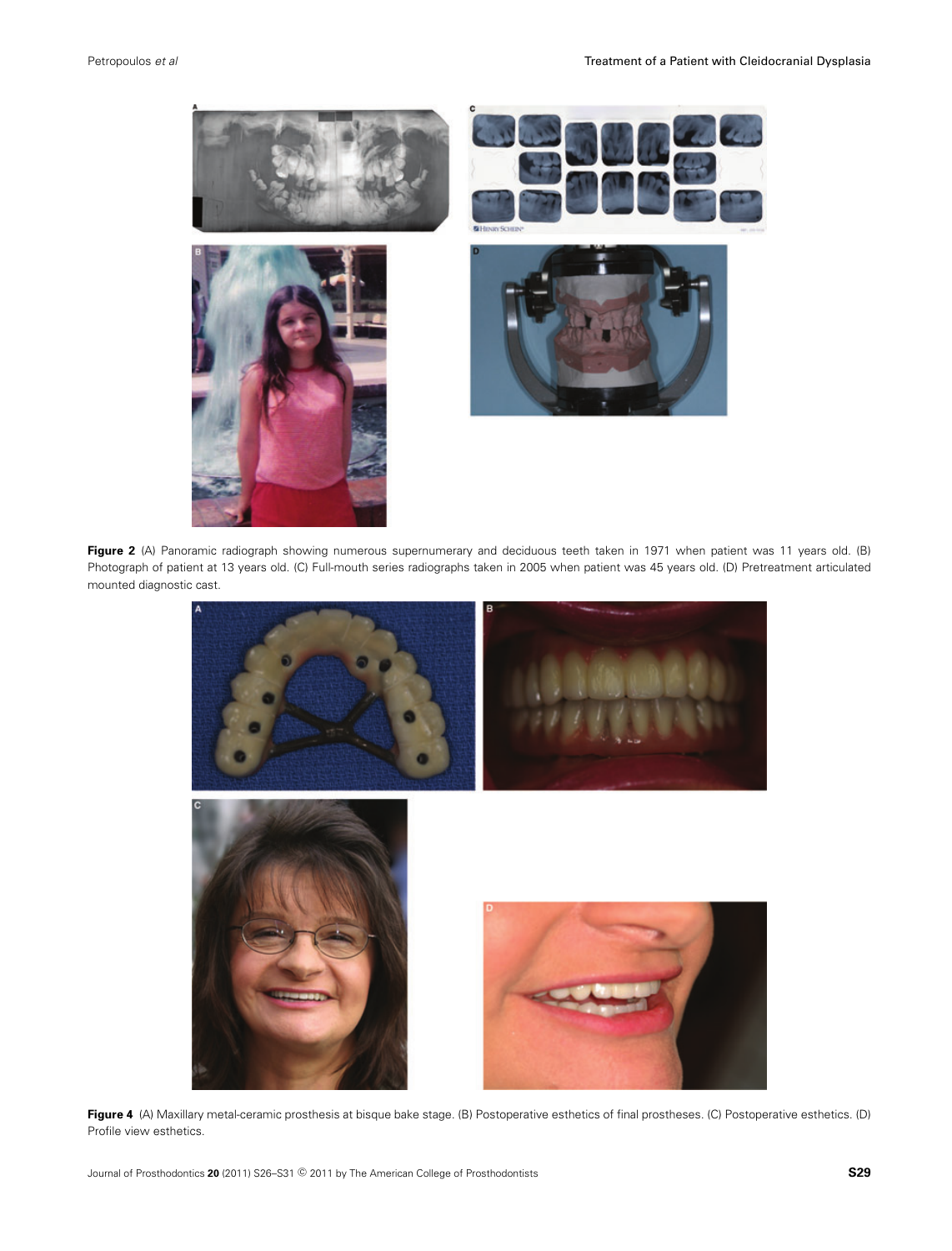**Table 1** Location of implant (tooth #), implant size, and type

| Location of implant (tooth #) | Implant size and type     |
|-------------------------------|---------------------------|
| 3,4,7                         | $13 \times 4$ mm MKIV     |
| 6                             | $15 \times 4$ mm MKII     |
| 9,11                          | $13 \times 3.75$ mm MKIII |
| 13,14                         | $13 \times 4$ mm MKIII    |
| 20                            | $13 \times 3.75$ mm MKIII |
| 22, 24, 25, 27                | $15 \times 3.75$ mm MKIII |
| 29                            | $15 \times 4$ mm MKIV     |
|                               |                           |

rich plasma  $(PRP)^{10}$  and placed using a torque-controlled machine (45 Ncm) and checked manually. Primary closure of the incisions was made with interrupted Vicryl 4.0 sutures (Ethicon Inc., Somerville, NJ).

The Teeth in a  $Day^{TM}$  protocol<sup>11</sup> was followed by placing transmucosal abutments (Estheticone and Standard, Nobel Biocare, Yorba Linda, CA) on all the Brånemark System implants. A rubber dam was then used to isolate the abutments from the mucosa and underlying bone. The prosthetic components were installed on the abutments with moderate length guide pins. All the maxillary and mandibular implants were immediately loaded using the interim complete denture prostheses made from the diagnostic casts, which were previously articulated at the newly reestablished OVD, and were converted to all-acrylic resin conversion prostheses by connecting the interim complete denture prostheses with the prosthetic cylinders using autopolymerizing resin (Jet; Lang Dental Manufacturers, Wheeling, IL). The conversion prosthesis<sup>12,13</sup> was first described at the 1986 International Congress on Tissue Integration in Oral and Maxillofacial Reconstruction in Brussels, Belgium. The implant-supported all-acrylic resin conversion prostheses were delivered (Fig 3). The newly established OVD was checked using phonetic tests, checking the lip support, and extraoral measurements. The patient had 3 mm of interocclusal rest space.

## **Postsurgical patient management**

Following the mandibular and maxillary implant surgeries, the patient was provided with postsurgical instructions, including cold therapy, standard medications of Pen VK 500 mg (SmithKline Beecham Corp., King of Prussia, PA), Peridex (Dentsply Caulk, Milford DE), and Decadron 0.75 mg (Merck and Co., Inc., Whitehouse Station, NJ), and a soft diet for 8 weeks.

## **Definitive prostheses for maxillary and mandibular arches**

Five months following surgical and provisional restorative procedures, the patient presented for fabrication of the definitive prostheses for the maxillary and mandibular arches. An interocclusal registration was made using Regisil. The final impressions were made using the existing maxillary and mandibular fixed all-acrylic resin conversion prostheses as an impression splint. Heavy body Reprosil (Dentsply) impression material was syringed beneath the prostheses, and pick-up im-



**Figure 5** (A) Panoramic radiograph following definitive prosthesis delivery. (B) Follow-up panoramic radiograph 5 years postoperatively.

pressions were made using long guide pins (Nobel Biocare). The master casts were created by placing abutment analogs into the temporary cylinders within the all-acrylic resin prostheses. Additionally, maxillomandibular relation records were made using the conversion prostheses at the tested OVD. Using the immediately loaded conversion prosthesis as an impression splint has been shown to create an exceptionally accurate master cast. The laboratory then began fabrication of the definitive metal-reinforced implant-supported prostheses. The patient was appointed for a variety of try-ins, including functional and esthetic assessments as well as verification of the recorded OVD.

A metal-ceramic prosthesis was planned for the maxilla, and a gold framework wrapped with acrylic was planned for the mandible. The gold casting frameworks were tried in 2 weeks following the final impressions. The fit was verified clinically using the single-screw test and also reconfirmed radiographically.<sup>14</sup> At final delivery, the occlusion was adjusted so that all the contacts were even. The access holes were sealed using cotton and Fermit (Ivoclar Vivadent, Buffalo, NY). The patient was extremely pleased with the results (Fig 4). A maxillary occlusal guard was made to be worn at night. The patient has been followed on a yearly basis for maintenance visits (Fig 5) for the past 5 years. She resides in Sydney, OH, and is being seen by a local dentist.

## **Discussion**

Brånemark System implants were used successfully in treating a 45-year-old woman with cleidocranial dysplasia. The patient